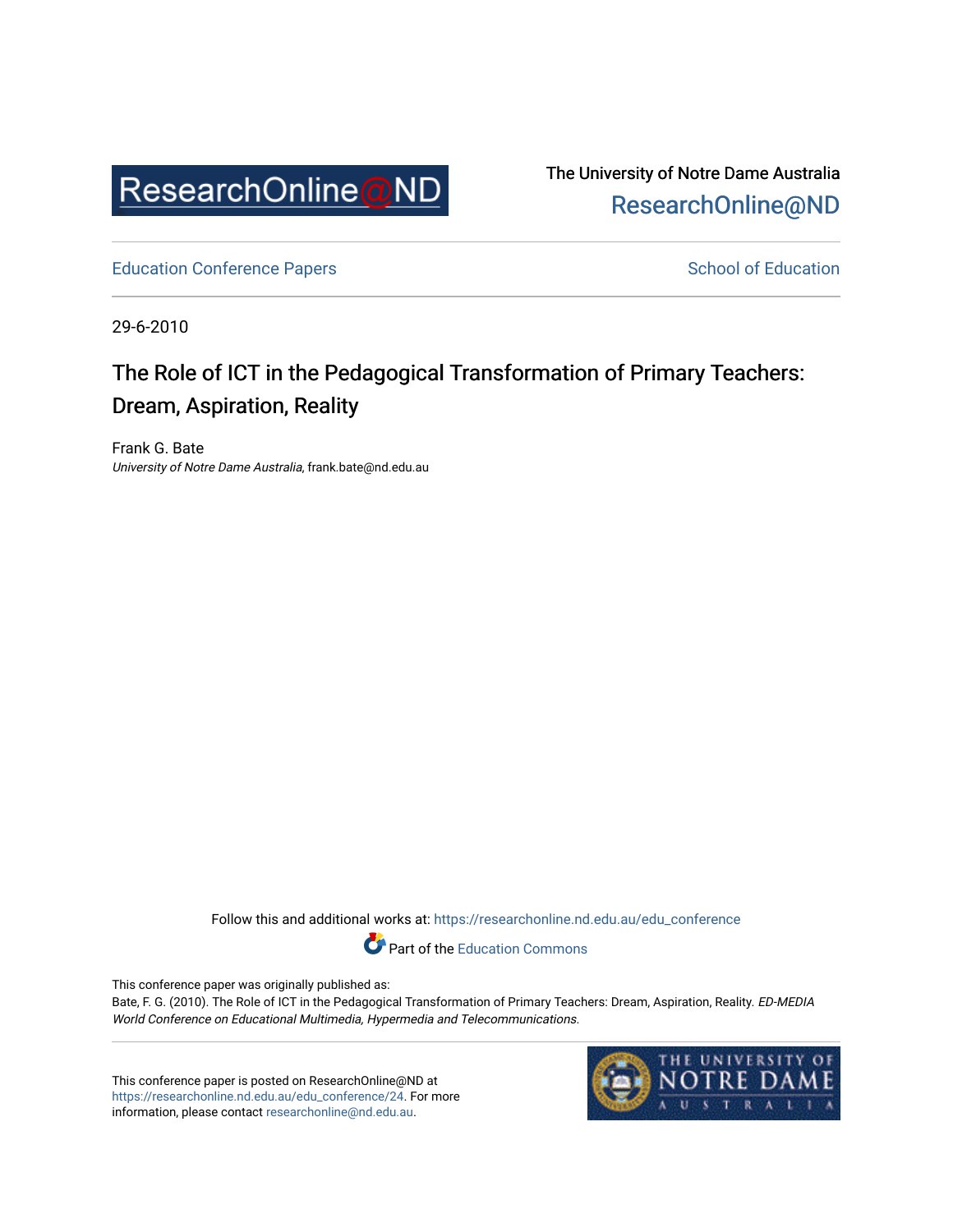# **The role of ICT in the pedagogical transformation of primary teachers: Dream, aspiration, reality**

Frank Bate University of Notre Dame fbate1@nd.edu.au

#### **Abstract**

This paper discusses findings from a recent longitudinal study that examined how 35 beginning teachers used information and communications technologies (ICT) in the first 3 years of their teaching. The research, set in Australia, adopted a mixed method approach to help understand the role that ICT played in the evolving pedagogical identities of the teachers involved. The study found that beginning teachers articulated pedagogical beliefs that aimed to engage their students in active meaning making. It also found that these teachers were competent in the use of a basic suite of ICT software. However, pedagogical beliefs that resonate with contemporary learning theory and demonstrated ICT competence did not necessarily guarantee practices that synergize technological and pedagogical knowledge. The relationships between teachers' beliefs and their technological and pedagogical knowledge are discussed within the context of three different school settings.

# **Background**

The goal of transforming education in Australia through creative use of ICT remains illusive despite supportive policies at national and local levels. The Australian Ministerial Council for Employment, Education, Training and Youth Affairs (MCEETYA, 2005, p.3) proposes that ICT "have the potential to transform all aspects of school education and contribute to the achievement of all learning goals". To help achieve this, Statements of Learning for ICT, requiring that students are afforded opportunities to use ICT for inquiry, creative work and communication have been implemented. However, even within a policy environment that encourages teachers to use ICT in their classrooms, recent research reveals a high degree of scepticism about ICT integration (Pegg, Reading, & Williams, 2007). An evaluation in Western Australia (WADT, 2006) suggested that 82% of teachers have low or medium levels of ICT integration and are not tapping into the potential of ICT on a weekly to daily basis. The Australian schools context is clearly not immune from the deluge of published research into ICT integration which argues that few teachers take advantage of the significant opportunities ICT present (Becker, Ravitz, & Wong, 1999; Harrison, et al., 2002). While current students engage with digital media in staggering numbers at home (Prensky, 2006), teachers generally exhibit a lukewarm inclination to use ICT in their classroom. For Somekh (2007), this disparity is a measure of the lost potential of ICT to transform schooling.

The research that underpins this paper posits that beginning teachers may be ideally placed to integrate ICT into their teaching in innovative ways. A cohort of 35 graduating teachers from 2006 who are digitally literate and familiar with student-centered theories of learning, are tracked through their first 3 years in the profession. By adopting analytical tools established by Jonassen, Peck and Wilson (1999), Fives and Buehl (2005) and Mishra and Koehler (2006), this paper unpacks the beliefs of three different teachers showing that the interplay between various beliefs can have a profound impact on their practices.

# **Building bridges: a framework for understanding how ICT are used in schools**

The concept of pedagogical reasoning, originally conceived by Shulman (1987), embodies the idea that autonomous teaching professionals are empowered to make moment-to-moment decisions on what is in the best interests of their students in terms of their academic and social development. In a study of 220 student teachers Fullan (1993, p. 12) found that most entered the teaching profession with a "moral purpose" - to make a difference to students' lives. It is suggested that pedagogical reasoning is a vehicle that provides avenues for students to achieve their potential and teachers to realise their moral purpose.

Shulman's ideas (1987) have been recently extended to help explain the thinking that underpins decisions around the use of ICT (Harris, Mishra, & Koehler, 2009; Mishra & Koehler, 2006; Webb & Cox, 2004), particularly as this relates to the synergy between pedagogical, content and technological knowledge. Teachers engage in pedagogical reasoning in planning, implementing and reflecting upon their use of ICT where affordances and risks are considered in the context of their goals, student capabilities, available resources, competing priorities and opportunity costs. Pedagogical reasoning provides opportunities for teachers to make connections with their schools by accessing equipment, infrastructure and support, following procedures and so on. The concept of pedagogical reasoning is situated at the centre of the framework that guided the research that underpins this paper (shown as Figure 1).

It is proposed that the beliefs that teachers hold about teaching, learning and ICT itself forms an important foundation stone for the way in which their various types of knowledge are given expression. For example, teachers with beliefs about learning that emphasise collaboration may choose to explore the transformative potential of ICT, building their knowledge-base and reflecting upon their own practices in the light of the communicative opportunities that ICT might present (e.g. Web 2.0). Teachers with this orientation may see students' engagement with ICT as an intellectual partnership in which ICT is used as a cognitive tool (Jonassen & Tessmer, 1996) to extending students' learning and creativity. Other teachers may hold beliefs about learning that emphasise the importance of the teacher as an efficient means of distributing knowledge. In these circumstances it is likely that ICT is equated with productivity (Maddux, LaMont Johnson, & Willis, 2001), as an opportunity to amplify existing teaching approaches (Hughes, Thomas, & Scharber, 2006), or simply as a reward for early finishers. Of course many teachers use both teacher- and learner-centred pedagogies in the classroom or adopt a shifting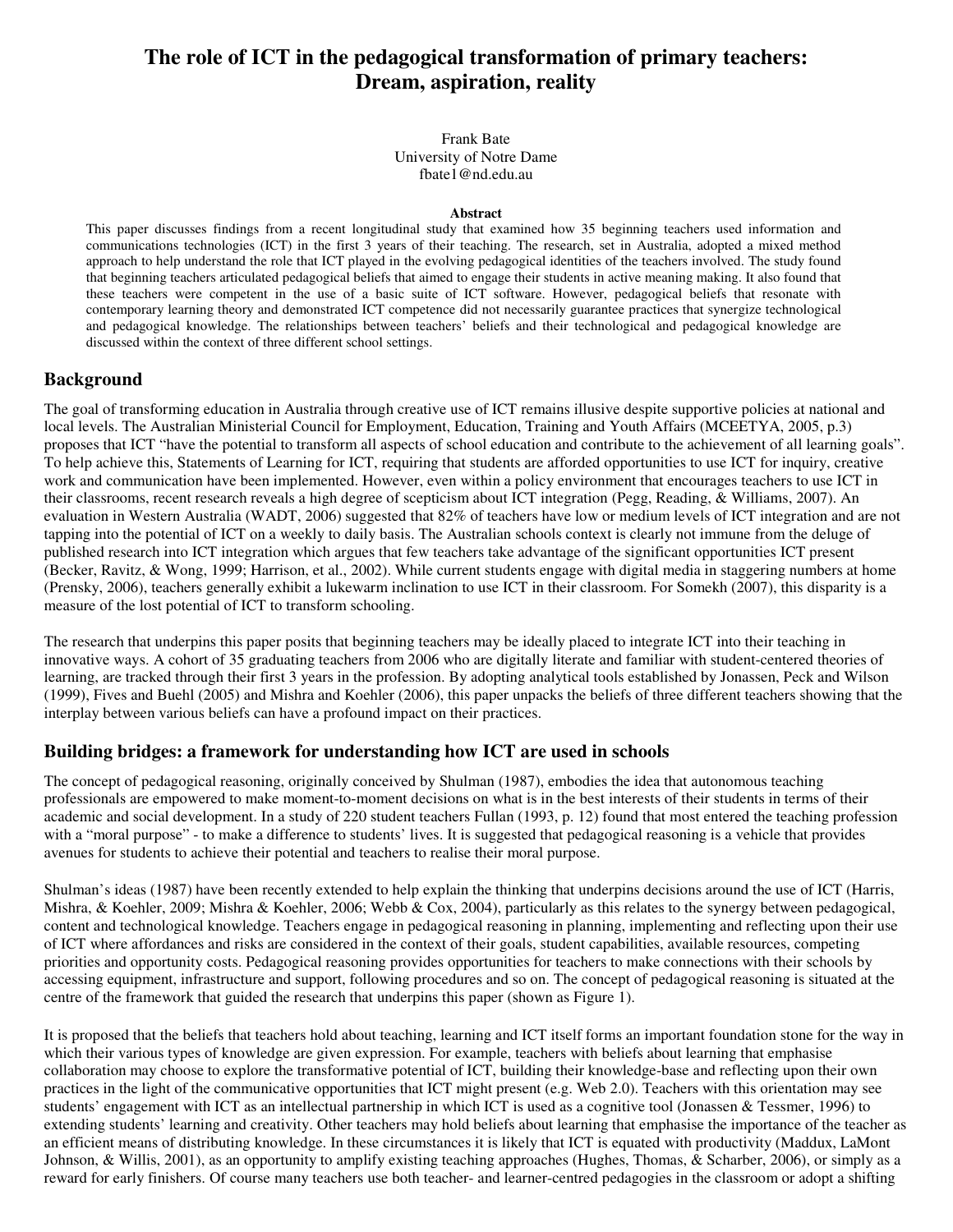approach in response to their context (e.g. student capabilities, needs and preferences or the demands of specific content areas). To optimise the use of ICT in these circumstances requires a high level of pedagogical and technological knowledge in being able to harness the ICT options available for the benefit of student learning.





How teachers' beliefs impact upon their pedagogical, content and technological knowledge, and ultimately their practices is best understood in the context of their socio-cultural setting. For example, if a school adopts an approach to ICT integration based upon student access to a computer laboratory once per week, it is likely that a teacher's beliefs about the student-centred use of ICT across the curriculum will not be enacted. Teachers, enthused about using ICT at the point of need (i.e. the classroom) may experience feelings of isolation and frustration without the support of their school. Hofer (2006, p. 90) proposes that teachers may feel some "cognitive dissonance" arising from endorsing worldviews that are incongruent with the practices adopted by the educational systems in which they are placed. The research literature on ICT integration cites many examples of small scale innovations that are ultimately unsustainable (Fishman, Marx, Blumenfeld, Krajcik, & Soloway, 2004). It is useful, therefore, where possible for teachers to build bridges between their own beliefs and practices and the school's strategic vision. Similarly, it is useful for schools to build bridges with their constituents to achieve their strategic vision. It is suggested that the culture of the school provides an important foundation stone for the way in which its curriculum, pedagogical and technological support are expressed. In the same way teachers' beliefs shape ICT practices at the level of the individual, a school's culture sets the conditions for ICT practices at the level of the organisation.

# **Methodology**

To attain an empathetic understanding of beginning teachers in their workplaces, the research that underpins this paper tracked a cohort of 35 beginning teachers over a 3 year timeframe. These 35 teachers voluntarily self-selected themselves into the study, all being new to the teaching profession having graduated in the year before data collection commenced. The focus on beginning teachers as they establish themselves in the profession was purposeful. It is proposed that beginning teachers are a potentially fruitful cohort to investigate as they might provide a window into the future use of ICT in education. Many teaching graduates now enter the profession with a basic ICT skill set having undertaken targeted learning that deals with ICT skills and pedagogy as part of their undergraduate studies (Steketee, 2005). In addition, most of the recent generation of teaching graduates have grown up with digital technologies (Prensky, 2006) and it was thought that these individuals may be open to using ICT in their own teaching. The research used a mix of methods comprising of a quantitative approach for gathering baseline data on beginning teachers' pedagogical beliefs and a qualitative approach for helping to understand how participants' beliefs related to their knowledge, attitudes, self-perceptions and skills within their socio-cultural context.

A Pedagogical Beliefs Questionnaire was administered at the inception (n=35) and conclusion (n=20) of the study. The questionnaire, which was based upon instruments developed by Frid (2000), Goos and Bennison (2002, 2007) and Fives and Buehl (2005), provided useful baseline data on participants' beliefs about teaching, learning and ICT. Cronbach's Alpha was used to calculate the reliability of both iterations of the questionnaire which was 0.724 at inception and 0.717 at conclusion.The questionnaire contained 35 statements grouped under five sub-scales that equate with the attributes of meaningful learning as described by Jonassen, Peck and Wilson (1999): learning is active, cooperative, constructive, authentic and intentional. Participants were invited to indicate their level of agreement with each of the statements in the questionnaire by responding to a five point Likert type scale (strongly agree, agree, undecided, disagree, strongly disagree). Responses to each statement were given a score where 5=strongly agree, 4=agree, 3=undecided, 2=disagree, 1=strongly disagree. Statements were designed to both support and contradict the identified attributes of meaningful learning. The questionnaire contained 19 statements which supported the identified attributes of meaningful learning and 16 which did not. Responses for the 16 items that contradicted the identified attributes of meaningful learning were inverted and mean scores calculated for participants. The maximum possible mean score was 5.0 and to register this, a participant would have strongly agreed with the 19 items that complied with the identified attributes of meaningful learning and strongly disagreed with the 16 items that challenged these attributes.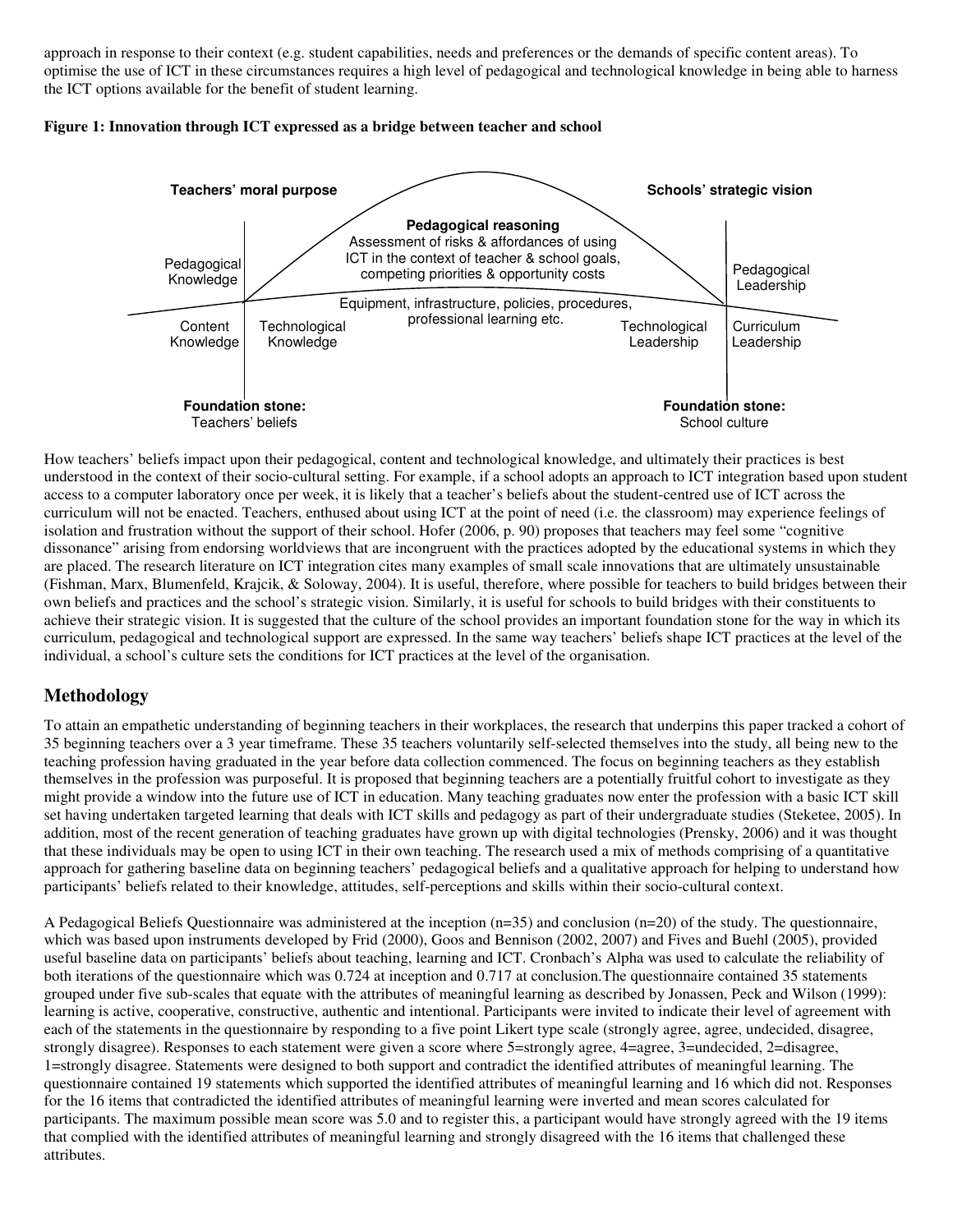The research also embraced a qualitative-interpretive approach through interviewing and observation. The primary purpose of the interview process was to understand participants' pedagogical and technological knowledge, and their dispositions towards ICT in the context of their stated pedagogical beliefs. To provide an authentic depiction of the way in which beginning teachers use ICT in their teaching, a proportion of participants in the sample were also observed in their naturalistic classroom settings. Interviews and observations were conducted on an annual basis during the study in an attempt to discern changes to participants' pedagogical identities and also in their use of ICT. In all, 56 interviews and 30 observations were conducted over the 3 years of the study. During visits to schools, other key personnel were interviewed including principals, deputy principals, ICT coordinators and teacher librarians. Data were also collected on the infrastructure and equipment that was available to the teachers involved in the study.

The research participants operated in unique physical and socio-cultural settings, dealt with different challenges, and had a range of experiences with ICT over the period of the study. The school settings of most participants changed during data collection (e.g. some participants changed school and some schools changed leadership) and this contributed to the uniqueness of each participant's experiences. A sub-set of 14 of the cohort of 35 participants contributed in each year of data collection. This created a number of rich cases that could be analysed in depth. Dawn, Rashmi and Nick provide examples of such cases.

# **Discussion**

This paper considers the inter-relationships between three constructs: teachers' pedagogical beliefs, teachers' beliefs about the source of their teaching knowledge, and teachers' beliefs about ICT. However, following the advice of Goos (2005) and Hew and Brush (2007), these constructs are considered within the socio-cultural setting in which teachers operate. Table 1 provides a summary of each teacher's socio-cultural environment.

## **The socio-cultural setting**

|  |  | Table 1: Demographic information for three participants: Dawn, Rashmi and Nick. |
|--|--|---------------------------------------------------------------------------------|
|  |  |                                                                                 |

| Participant                              | <b>Sector</b> | Yr                      | <b>Class</b> | <b>Equipment/Infrastructure</b>                                                                                                                                                                                                                                                                                     | Features of the school leadership                                                                                                                                                                                                                       |
|------------------------------------------|---------------|-------------------------|--------------|---------------------------------------------------------------------------------------------------------------------------------------------------------------------------------------------------------------------------------------------------------------------------------------------------------------------|---------------------------------------------------------------------------------------------------------------------------------------------------------------------------------------------------------------------------------------------------------|
|                                          |               | level                   | size         |                                                                                                                                                                                                                                                                                                                     |                                                                                                                                                                                                                                                         |
| Dawn<br>Yr1 & 2<br>Age: $<$ 24<br>Female | Public        | 9                       | 10           | Poorly equipped for teacher-directed learning (e.g.<br>no projection device provided in the classroom).<br>One computer provided in the classroom which<br>was deemed insufficient for students to engage in<br>self-directed work. Access to a shared laboratory<br>(8 computers) once per week.                   | The school is geographically isolated<br>and has a focus on increasing literacy<br>and numeracy outcomes. Challenges<br>associated with building and<br>maintaining appropriate technical<br>infrastructure have proven to be a<br>significant barrier. |
| Dawn<br>Yr <sub>3</sub>                  | Public        | 1 and<br>$\overline{2}$ | 26           | Poorly equipped for teacher-directed learning (e.g.<br>no projection device provided in the classroom).<br>Two computers provided in the classroom which<br>was sometimes sufficient for students to rotate and<br>undertake self-directed work.                                                                    | The school is located in an area of low<br>socio-economic status and other<br>issues (e.g. maintaining buildings, air-<br>conditioning bullying, truancy,<br>attracting and retaining staff) have<br>taken priority.                                    |
| Rashmi<br>Age: $<$ 24<br>Female          | Catholic      | 4                       | 28           | Equipped for teacher- and student-directed<br>learning. A laptop computer and a fixed interactive<br>whiteboard are available to the teacher in addition<br>to access to six computers in the classroom for<br>students to engage in self-directed work. Access to<br>a shared laboratory (31 computers) on demand. | The leadership of the school is<br>supportive of ICT integration and<br>provides ample opportunities for<br>professional learning and discussion<br>of ICT ideas. A 1:1 laptop<br>environment is now supported for<br>year 5 and above.                 |
| <b>Nick</b><br>Age: $<$ 24<br>Male       | Montessori    | 7                       | 27           | Equipped for teacher- and student-directed<br>learning. A laptop computer and a fixed interactive<br>whiteboard are available to the teacher in addition<br>to 10 mobile wireless laptops in the classroom for<br>students to engage in self-directed work.                                                         | There is a clear focus on self-directed<br>learning and ICT is seen as a way of<br>achieving greater levels of student<br>choice and ownership in the learning<br>process.                                                                              |

Rashmi and Nick operated in adequate technological environments and were supported by their schools. Both of these teachers remained at the same school over the period of the study. Dawn on the other hand, worked in two schools, both of which focused on priorities that did not include ICT. The leadership in these schools did not see ICT as having a role in the achievement of other outcomes (e.g. raising literacy and numeracy standards or reducing truancy rates).

#### **Pedagogical beliefs**

Dawn, Rashmi and Nick responded to a Pedagogical Beliefs Questionnaire in Years 1 and 3 of the study. As discussed, the questionnaire offered an overall index of the extent to which participants' pedagogical beliefs resonated with the attributes of meaningful learning as described by Jonnasen, Peck and Wilson (1999). Table 2 provides mean scores for each of the three teachers.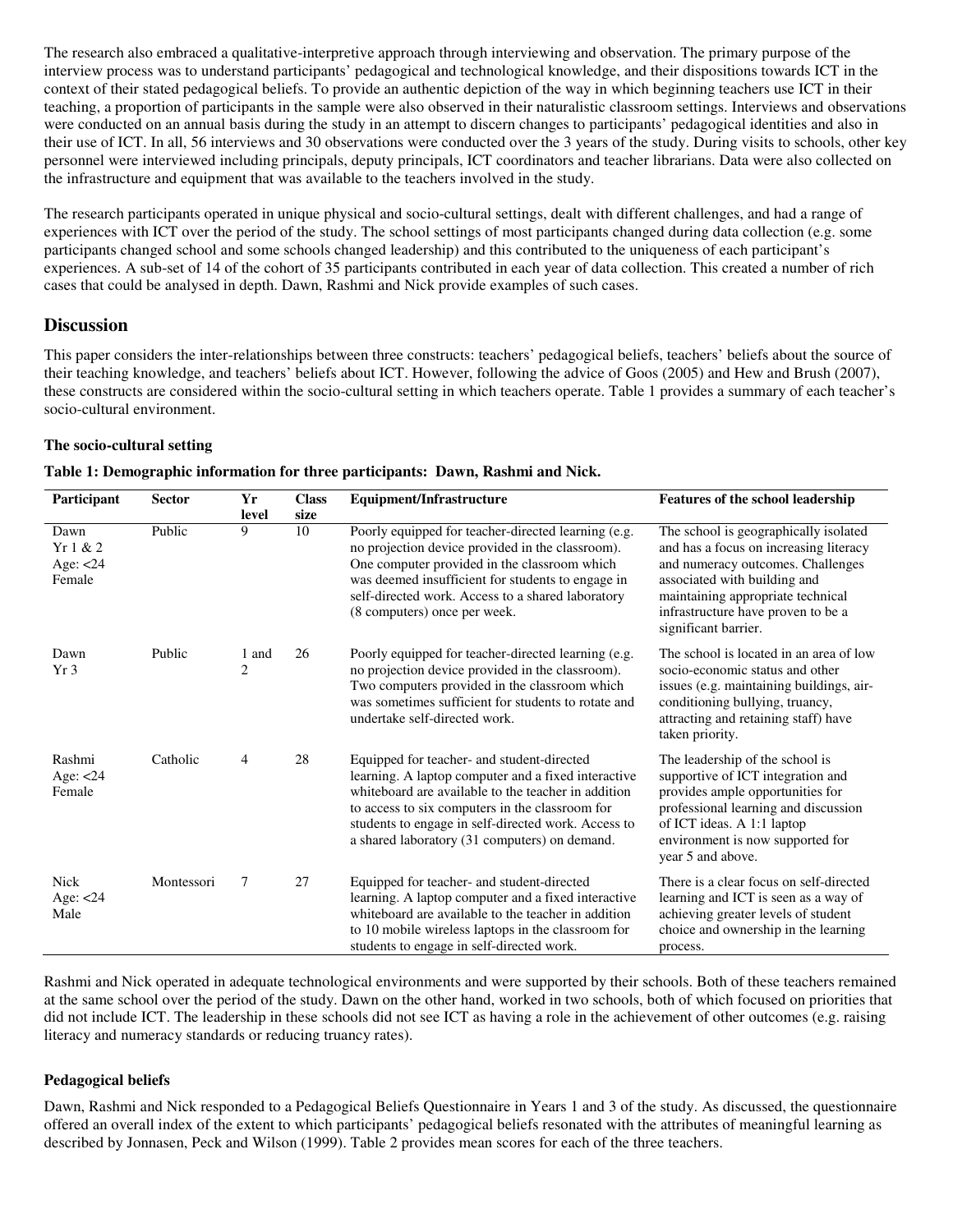#### **Table 2: Mean scores on the Pedagogical Beliefs Questionnaire: Rashmi, Nick and Dawn (year 1 and year 3 of the study)**

| <b>Subscale</b>    | Year 1 |             |        | Year 3 |             |        |
|--------------------|--------|-------------|--------|--------|-------------|--------|
|                    | Dawn   | <b>Nick</b> | Rashmi | Dawn   | <b>Nick</b> | Rashmi |
| Active             |        |             |        |        |             |        |
| Cooperative        |        |             |        |        |             |        |
| Constructive       |        |             |        |        |             |        |
| Authentic          |        |             |        |        |             |        |
| <b>Intentional</b> |        |             |        |        |             |        |
| Overall mean       | 3.3    | 3.6         | 3.8    | 3.4    | 3.6         | 3.7    |

These results indicate that at the inception and conclusion of the study, all three participants claim to have held pedagogical beliefs that resonate to a fairly substantial degree with the attributes of meaningful learning as described by Jonassen, Peck and Wilson (1999). Two of the three participants claimed to have become particularly attracted to cooperative approaches to learning. In year 3 of the study Rashmi scored 4.7 on this subscale and Dawn scored 4.0. Nick recorded a lower score on this subscale (3.7) but a higher than average score on the constructive learning subscale (4.1). Dawn and Rashmi both recorded 3.3 on this subscale. These results suggest fertile ground for the creative use of ICT. For example, Rashmi and Dawn's beliefs about cooperative learning may lead to exploration of Web 2.0 tools like wikis to promote collaborative problem-solving.

#### **Beliefs about the source of knowledge of how to teach**

The study that underpinned this paper also probed teachers' beliefs about knowledge of how to teach. The Pedagogical Beliefs Questionnaire posed an open ended question derived from Fives and Buell (2005): *Where does knowledge of how to teach come from?* Buehl and Fives (2009) recently analysed answers to this question in a later empirical study. Three categories describing possible sources of knowledge were established: external sources, in which knowledge of how to teach is seen to come from legitimate sources such as universities, books or professional development; socially constructed sources, where knowledge of how to teach is derived through observing, interacting or collaborating with others; and external sources where knowledge of how to teach is forged through experience and reflection. Responses for Dawn, Nick and Rashmi are provided in Table 3.

| Participant   | <b>Response Year 1</b>                                                                                                                                 | <b>Response Year 3</b>                                       |
|---------------|--------------------------------------------------------------------------------------------------------------------------------------------------------|--------------------------------------------------------------|
| Dawn          | A range of resources such as books, professional<br>development, Internet but most importantly through the<br>experience of teaching in the classroom. | Experience, collaboration with colleagues, reflection.       |
| <b>Rashmi</b> | Going to university; own personal experience with teaching.                                                                                            | Through study and experience and sometimes personal ability. |
| <b>Nick</b>   | Ouestion not answered.                                                                                                                                 | Self-reflection and trial and error.                         |

**Table 3: Dawn, Rashmi, and Nick's responses to the question: Where does knowledge of how to teach come from?** 

Rashmi exhibited consistent views about the source of knowledge of how to teach throughout the first 3 years of her teaching. Although appearing to strongly support cooperative learning, Rashmi believes that her own knowledge of how to teach comes from a mix between external legitimate sources and experience/innate abilities. In other words, her beliefs about the source of pedagogical knowledge are at odds with her stated pedagogical beliefs. Nick's pedagogical beliefs emphasised the active construction of knowledge which appears consistent with his beliefs about the source of knowledge of how to teach. Dawn shifted her beliefs about where knowledge of how to teach comes from. In Year 1 she recognised the importance of legitimate external sources and experience; in Year 3 she still viewed experience as important but also acknowledged the value of collaborating with colleagues and reflection.

One of the recent advances in thinking about teachers' beliefs lies in the distinction between domain-generality and domain-specificity. Whilst there is some definitional debate over these terms (Hofer, 2006), the thrust of the distinction is that beliefs about the nature of knowledge (domain-general) can be different from beliefs about the nature of knowledge *as this relates to* specific discipline areas and other phenomena like pedagogy and ICT (domain-specific). For example, a teacher could believe that knowledge is subjective, changeable, best acquired through active construction (i.e. adopt a relativist perspective at the domain-general level), but equally hold that knowledge about a subject like mathematics is factual, stable, best acquired from experts through transmission (a realist perspective at the domain-specific level). It is suggested that teachers who understand their own beliefs at domain-general and domain-specific levels, including the relative weight which they may ascribe to these domains in various contexts, may be more equipped to enact their pedagogical beliefs.

# **Beliefs about ICT**

.

Dawn, Nick and Rashmi exhibited different beliefs about ICT. Rashmi was located in a technology-rich setting. However, although she exhibited technical proficiency, her beliefs about ICT were grounded in the notion that it was simply a tool and her primary role was to teach her students how to use it. For example, at interview in year 3 of the study, Rashmi remarked that ICT is simply "a tool which is needed for students to enter the workforce." Rashmi emphasised efficiency in using various software applications, and devising learning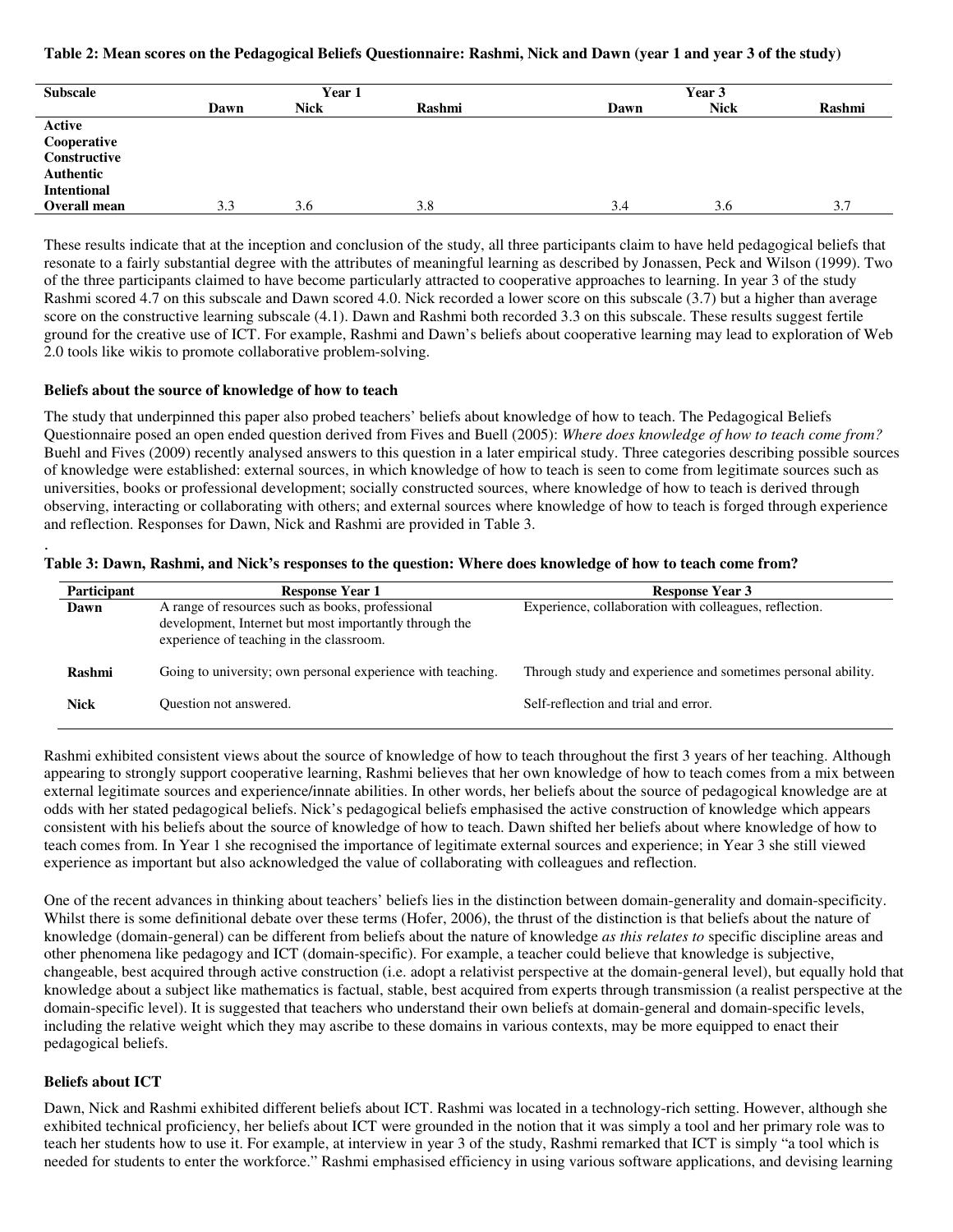events that focus on using ICT for skills development. Lessons observed included teacher use of an interactive whiteboard to mediate content and student use of wordprocessing software in response to a worksheet.

Likewise, Dawn saw ICT as a mechanism to make teaching easier for her rather than deepen learning for her students. At an interview in year 3 of the study Dawn suggested that ICT "makes teaching a lot easier. You have a lot of resources through the Internet at your disposal." Dawn had limited ICT infrastructure available to her in the first 3 years of her teaching, but used the laboratory time that was allocated primarily for ICT skills development.

Nick saw ICT as a vehicle in which to respond the variety of student learning styles that he viewed as inhabiting his classroom:

I think a lot of people have that idea that ICT is computers. It is much more than that. I think it is trying to cater for multiple intelligences. Some kids will pick up knowledge in a verbal presentation, and other kids need the visual or hands-on, or the digital (Nick).

Whilst Rashmi and Dawn held a worldview of ICT that equated to productivity and amplification - Type 1 uses according to Maddux LaMont, Johnson and Willis (2001), Nick actively used ICT to enhance student thinking and creativity - Type 2 uses. For example, in lessons observed students collaboratively developed a video on the topic of bullying (observation 1) and students worked together in groups to solve an online environmental crime (observation 2).

#### **Implications for professional learning**

The implications of these findings for Dawn, Rashmi and Nick are now discussed in relation to the bridge metaphor introduced in Figure 1.

A key challenge for Dawn is that her enthusiasm for ICT is not shared by her school. Dawn recognizes that her students are more motivated when ICT are introduced. However, if she wishes to align ICT with her pedagogical beliefs she needs to convince the leaders at her school that it can make a difference to other school priorities like increasing literacy outcomes. Dawn sees ICT as a means to amplify her current teaching and may derive benefit from professional learning that focuses on presenting concepts in novel and interesting ways. She is particularly interested in the potential of the interactive whiteboard. This may be a useful platform in which to harness her interest in ICT and build a bridge between her beliefs and her school's strategic vision. Without building this bridge, ICT integration for Dawn, will probably remain a dream.

For Rashmi, integration of ICT into her teaching is an aspiration that may be realized in the future if she is allocated more time. There appears to be a lack of congruency between her pedagogical beliefs and her beliefs about the source of teaching knowledge. While her stated pedagogical beliefs emphasize collaborative learning, her beliefs about the source of teaching knowledge suggest that her own ongoing learning takes place through a combination of experience and with procuring knowledge from legitimate sources. Her pedagogical beliefs are also not well aligned with her beliefs about ICT which seem to be largely used for presenting information in ways that are entertaining for her students. Although situated in a technology-rich environment, Rashmi is constrained by deficiencies in technological-pedagogical knowledge and a lack of coherency in her various beliefs. The school needs to articulate its strategic vision to Rashmi and show her how ICT can enhance learning outcomes in her classroom.

For Nick, integration of ICT into his teaching is a daily reality. His pedagogical beliefs, beliefs about the source of teaching knowledge, and beliefs about ICT are aligned and he is constantly looking for ways in which to transform his teaching through ICT. The Montessori ethos of students taking responsibility of their own learning in a supportive environment provides an ideal setting for Nick to integrate ICT. His only constraint is the time that he needs to implement creative, cognitively rich classroom activities. His future professional learning is probably most suited to joining a wider network of ICT innovators.

# **Conclusion**

This paper has discussed three sets of teachers' beliefs in different socio-cultural contexts. It has found intrinsic and extrinsic barriers (Ertmer, 2005) that constrain the use of ICT in the classroom. Buehl and Fives (2009) suggest that teachers' beliefs are multi-dimensional and multi-layered and that there are inherent difficulties in separating the complex web of beliefs that teachers hold. The variability of any given context will also demand that different weights are afforded to each set of beliefs depending on the context. In these circumstances it is difficult to discern or predict which beliefs will most influence the actions of the teacher, and difficult to understand why some beliefs are enacted whilst some remain espoused. The relationship between teachers' actions and their beliefs is, therefore, complex (Wild, 1996). This paper has attempted to unravel and explain some beliefs that teachers hold at the intersection of technological and pedagogical knowledge. This has proven useful in interpreting the actions of beginning teachers and has led to a better understanding of why some beliefs become a reality whist some remain aspirations or dreams.